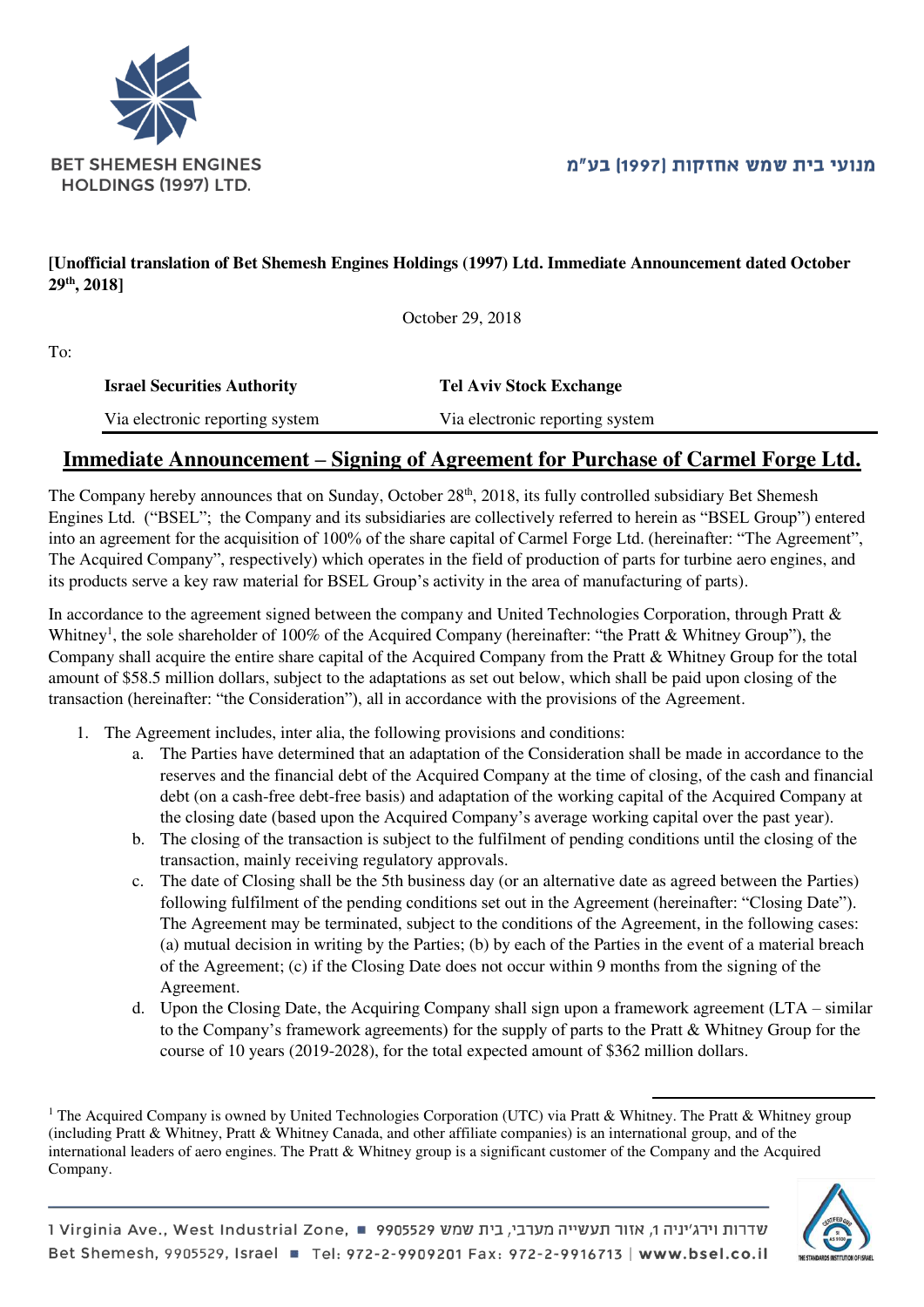## מנועי בית שמש אחזקות |1997| בע"מ



As of the date of this announcement and including the aforementioned framework agreement (which shall be signed on the Closing Date), the total expected revenue from the Acquired Company shall be, at the Closing Date, shall be approximately \$490 million dollars, across 10 years. The total amount of framework orders the group, following closing of the transaction, shall be \$1.8 billion dollars (estimated amount), across 14 years of production.

*The information above regarding the expected revenue from framework agreements is forward-looking information as defined in the Israeli Securities Law (5728-1968) and reflects the Company's management's updated estimations and assumptions as of the date of this announcement, based upon different estimations that are uncertain by nature, and may not eventuate, or eventuate in a materially different manner, wholly or partially, due to, inter alia, causes that are not controlled by the Company, including causes that are controlled by the Group's customers, including the Pratt & Whitney Group and/or due to market conditions, etc.* 

- e. The Agreement includes representations and undertakings by the Pratt & Whitney Group as are acceptable in this type of agreement, provisions regarding termination of the Agreement, undertakings for compensation by Pratt & Whitney in the amounts and according the conditions as stipulated in the Agreement, all in accordance and subject to the terms of the Agreement.
- f. The laws of the State of New York, United States shall govern the Agreement, and the parties have set out an arbitration process, which shall take place in Israel, in the event of disputes, subject to the provisions of the Agreement.
- 2. The financing of the transaction shall be via the Company's capital, cashflow and credit resources available to the Company at the Closing Date.
- 3. The Acquired Company's activity is synergetic to the Company's other activities in the engine parts manufacturing field<sup>2</sup>. The Company's estimation is that the Acquired Company shall enable the Company to enlarge and strengthen its capabilities in the value chain in the Company's area of activity, and broaden the array of products that the Group (including the Company and its subsidiaries) offers to its customers and to the Acquired Company's customers, and position the Company as a supplier of broad solutions for customers (onestop-shop).
- 4. The Company estimates that the Acquired Company's activity shall not require significant investments by the Company.
- 5. The Company is not expected to bear any special taxation fees or levies due to the transaction.
- 6. To the best of the Company's knowledge, there are no limitations by law or legal arrangements relating to the parties which limit the use of the Acquired Company.
- 7. To the best of the Company's knowledge, the interested parties in the Company have no personal interest in the transaction.

 $\overline{a}$ 

8. Hereinbelow are the main financial figures from the financial reports of the Acquired Company:

<sup>2</sup> For additional information about the Company's parts manufacturing area of activity, see Section 9 of Part A to the Company's 2017 annual report, which was published on March 22, 2018 (Ref: 2018-01-022542)

\*The aforementioned data for the years 2016-2017 regarding the Acquired Company is audited data based upon the acceptable accounting standards in Israel.

\*\* The aforementioned data for the 6-month period ending on June 20, 2018 is management data based upon the acceptable accounting standards in Israel.

\*\*\* In the course of the consummation of the transaction, the Acquired Company shall distribute all cash reserves, net of financial debt, which will be in the Acquired Company at the Closing Date (as of June 30 2018, the balance is \$19,491K). the distribution shall reduce the capital of the Acquired Company on the Closing Date.